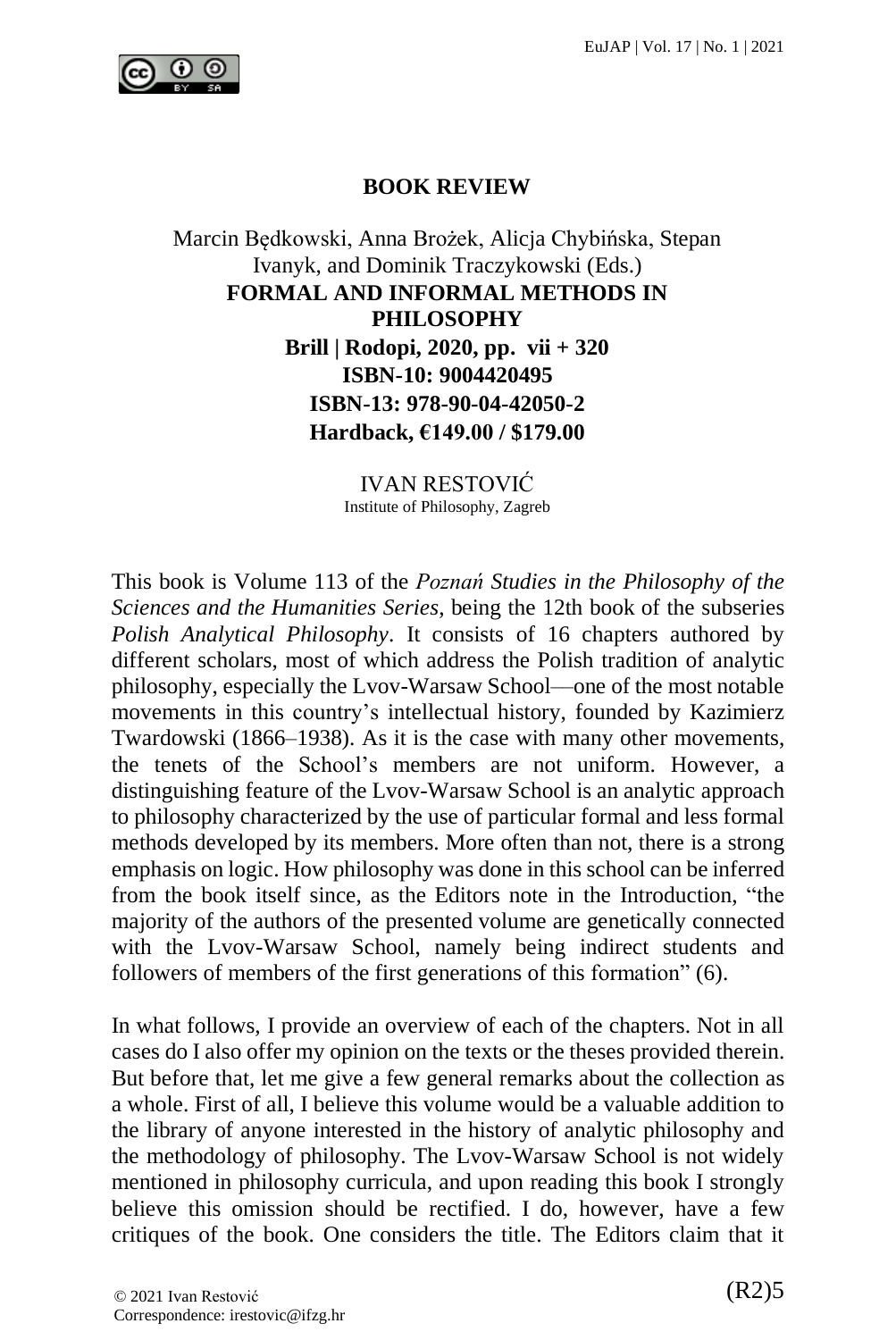"refers to the tension between formal and informal elements in the way of practicing analytical philosophy" (2). However, this tension is not explicitly explored in the present volume, exception being Chapters 2, 4, 6 and 9, the only texts that mention the word "informal" in the relevant sense. Most of the texts *do* talk about, propose and use various (historical) formal and informal methods, but the two opposing accounts are seldom contrasted. My second concern is about the cover of the book. It features two photographs depicting two scholars, but nowhere in the book does it say who these people are. I have some ideas about which members of the Lvov-Warsaw School they might be, but I'm not as sure as to be comfortable enough to share my hypotheses. I think this information should have been made available also to the readers not (that) familiar with the School. Lastly, some of the chapters may have benefited from a closer proofreading.

1) Mieszko Tałasiewicz: "Metareflection: A Method for Philosophy" (pp. 9–40)

This chapter offers "a phenomenological description of a way in which one can practice philosophy" (12), in opposition to a (more popular) stance according to which the method of philosophy is the conceptual analysis of data given to us by philosophical intuition. The author stresses the importance and indispensability of the first-person view in philosophy–– calling this method "metareflection"––where intuition is not wholly dispensed with, but is understood as being "made on the basis of explicit reasoning" (24) and "is subject to calibration and correction" (27). Especially interesting is the term "conceptual synthesis", which "involves having to introduce new technical terms or attaching a new technical sense to previous everyday expressions" (15). We should, however, be extra careful when dealing with concepts referring to vital social practices, such as justice and responsibility, where the usual understanding of the terms arguably needs to be preserved as much as possible.

The author doesn't accept philosophical exceptionalism, arguing that scientists themselves surely can and often do engage in philosophy, but that in philosophy there is a difference of degree to which the first-person analysis is (supposed to be) used. Nor can, he continues, philosophers just "spout nonsense" (28) about things empirically verifiable. He emphasizes the importance of philosophical training, especially of the distinctions introduced in the philosophical tradition, to name a few: Brentano's intentional vs. unintentional states, act vs. content vs. subject of presentation in Twardowski, and Donellan's referential vs. attributive use. The view proposed in this chapter also incorporates a stance towards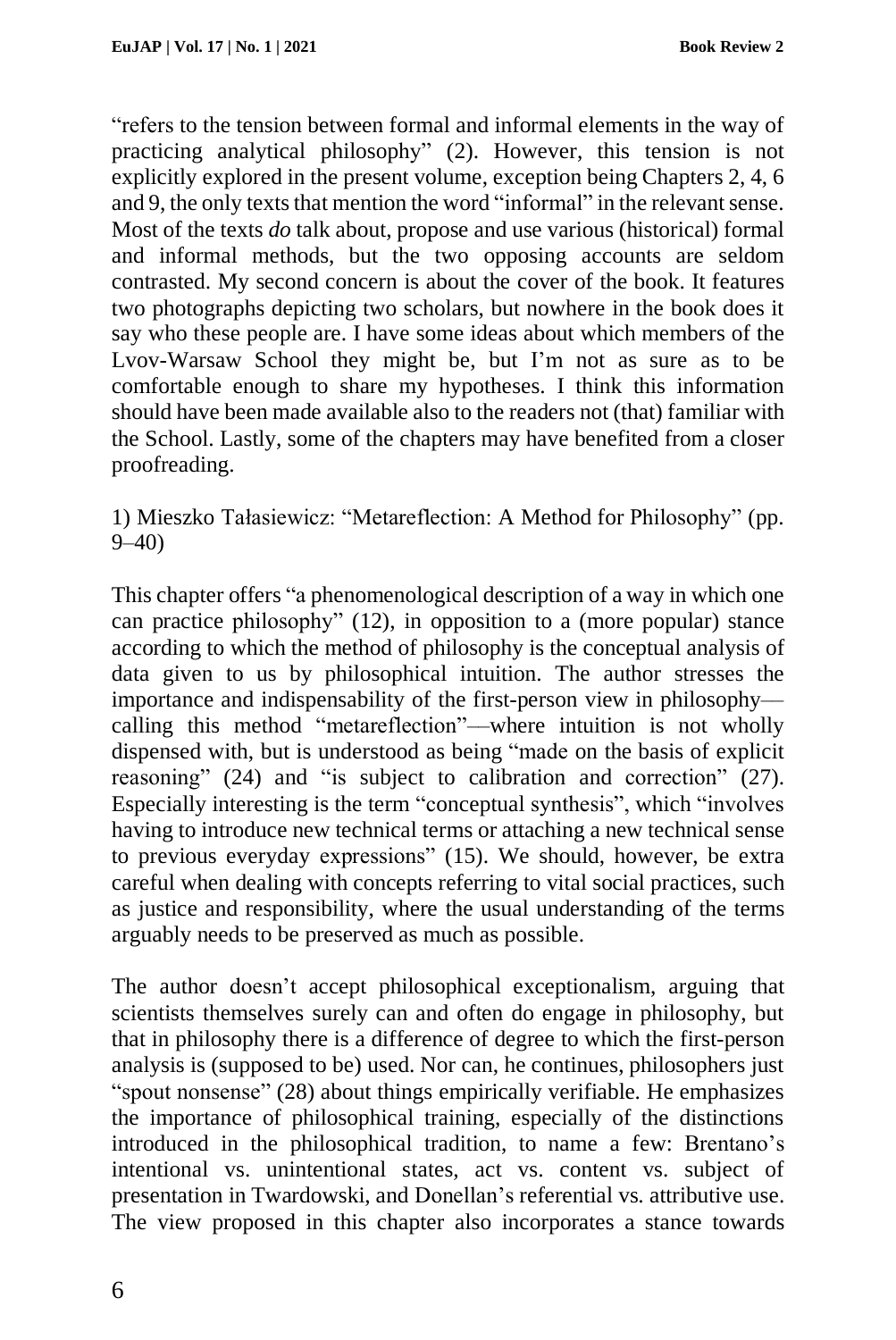thought experiments, which are not understood as merely a "cheap substitute for a real-life experiment" (34).

This paper, the longest in the book, offers an engaging and thoughtprovoking introduction to the volume. (But, on the other hand, it does not explicitly concern the philosophy of the Lvov-Warsaw School, so those who came for an introduction to this particular brand of philosophy may perhaps skip to the second chapter.) As the author himself admits, further elaborations of some claims made in the text "would require a book, not a paper" (26). It is certainly something to look forward to.

2) Jacek Jadacki: "Semi-Formal Analysis of the Formality-Informality Opposition in the Spirit of the Lvov-Warsaw School" (pp. 41–55)

The main thesis of this chapter is that opposing formal to informal theories––especially in the case of logic––"has no rational basis" (48). The author claims that there is no such thing as an informal theory––a theory can only be more or less formal. But he also claims that "there is no formula that would be fully formal" (50), i.e. 'contentless', since variables always have a range, i.e. a domain. He develops his argument by first meticulously specifying and distinguishing all the transformations one can do on sentences, namely: enlargement, generalization, extrapolation, variabilization, standardization, schematization, and clarification. All of them are needed to eliminate the unwanted features of (the arguments put forward in) the natural language, such as ellipticity, amphibolicity, polysemia, occasionality, and approximation. Following the philosophical tenets of Łukasiewicz, Ajdukiewicz, Bocheński and Twardowski, he concludes that "[i]n practice, what is practiced under the banner of 'informal logic' is sometimes the result of operations that have been called 'clarification' here, or [sometimes] such an extension of classical logic that would be [a] more adequate theory of argumentation" (53).

In my understanding of the author's point, all that informal logic purports to do can be done formally, in the spirit of the Lvov-Warsaw School. Also, the very analysis that the author provides, which is according to his theory (merely) semi-formal, can itself be done more formally, but such an analysis is "waiting for its creator" (54). Personally, although I find the arguments proposed in this text compelling, I find that the author does not engage enough with the literature from the field (mis)identified as informal logic. The author quotes only a passage from the editorial introduction to the first issue of journal *Informal Logic* from 1978 where it is clearly stated that the informal logic means different things to different people, as well as the entry on informal logic from the *Stanford Encyclopedia of Philosophy*, where it is, admittedly, stated that "the goals of informal logic have been pursued in the Polish tradition of 'pragmatic logic'" (53, n. 10).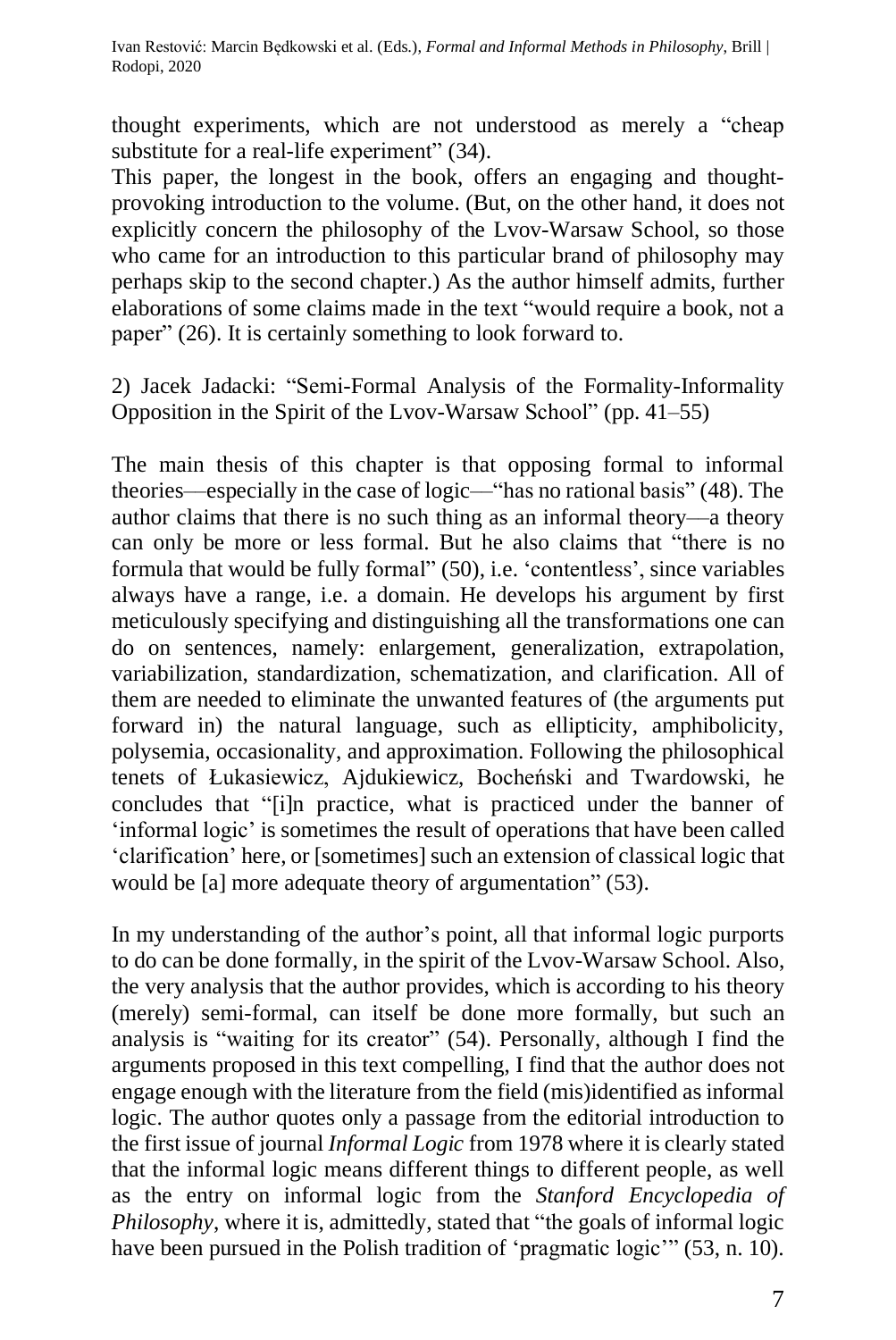But there surely have to be *some* (methodological) differences, especially given that there's a lack of an agreed-upon definition, demarcation and goals of the field the author criticizes.

3) Marcin Będkowski, Anna Brożek, Alicja Chybińska, Stepan Ivanyk and Dominik Traczykowski: "Analysis – Paraphrase – Axiomatization: Philosophical Methods in the Lvov-Warsaw School" (pp. 56–74)

This chapter offers a reconstruction of three methods of doing philosophy used by the members of the Lvov-Warsaw School: analysis of concepts, semantic paraphrase, and axiomatization. It starts with a short yet informative description of the philosophical program of the School, pointing to some differences in approaches among its key members. In keeping with the tradition, the authors take a clear stance towards the notion of method in philosophy: "We share the view of the members of the LWS that philosophy is a science in a broad sense, and that various methods are used in it" (58). Their definition of method is––not altogether unobjectionably––tied to the aim of the research: "[T]he most useful definition of 'method' is one relativized to the aim" (58). The authors offer an evaluation of methods with respect to reliability, providing a distinction between reliable and infallible methods, as well as between local and global methods. Preceding the reconstruction, the four basic ingredients are outlined needed in order to characterize a given philosophical method, one of them being a clear indication of the applied conceptual or technological tools.

In the main part of the paper, the authors provide the successive stages of each of the three philosophical methods. They reconstruct them from the methodological remarks of the members of the School, as well as from the way they deal with specific philosophical problems. They draw from Łukasiewicz, Czeżowski, Twardowski, Ajdukiewicz, Kotarbiński and Leśniewski, and give (reconstructions of) examples from their works. To the reader, the preferred way of dealing with philosophical problems in the Lvov-Warsaw School is clear from the outset, and can be summarized by this sentence from the concluding section of the paper: "[It] is easy to notice the linguistic approach to problems and the trust in the instruments of logic (broadly understood)" (72). In the said section, we also find a brief comparison of the Lvov-Warsaw school and other similar movements in early twentieth-century analytic philosophy.

As a not-fully-initiated reader, I left with one question still lingering. The sophisticated formal methodology and the utmost clarity of the concepts used by the Lvov-Warsaw School notwithstanding, there is still one term that escapes definition: "[I]n each of them [i.e. methods of the School] an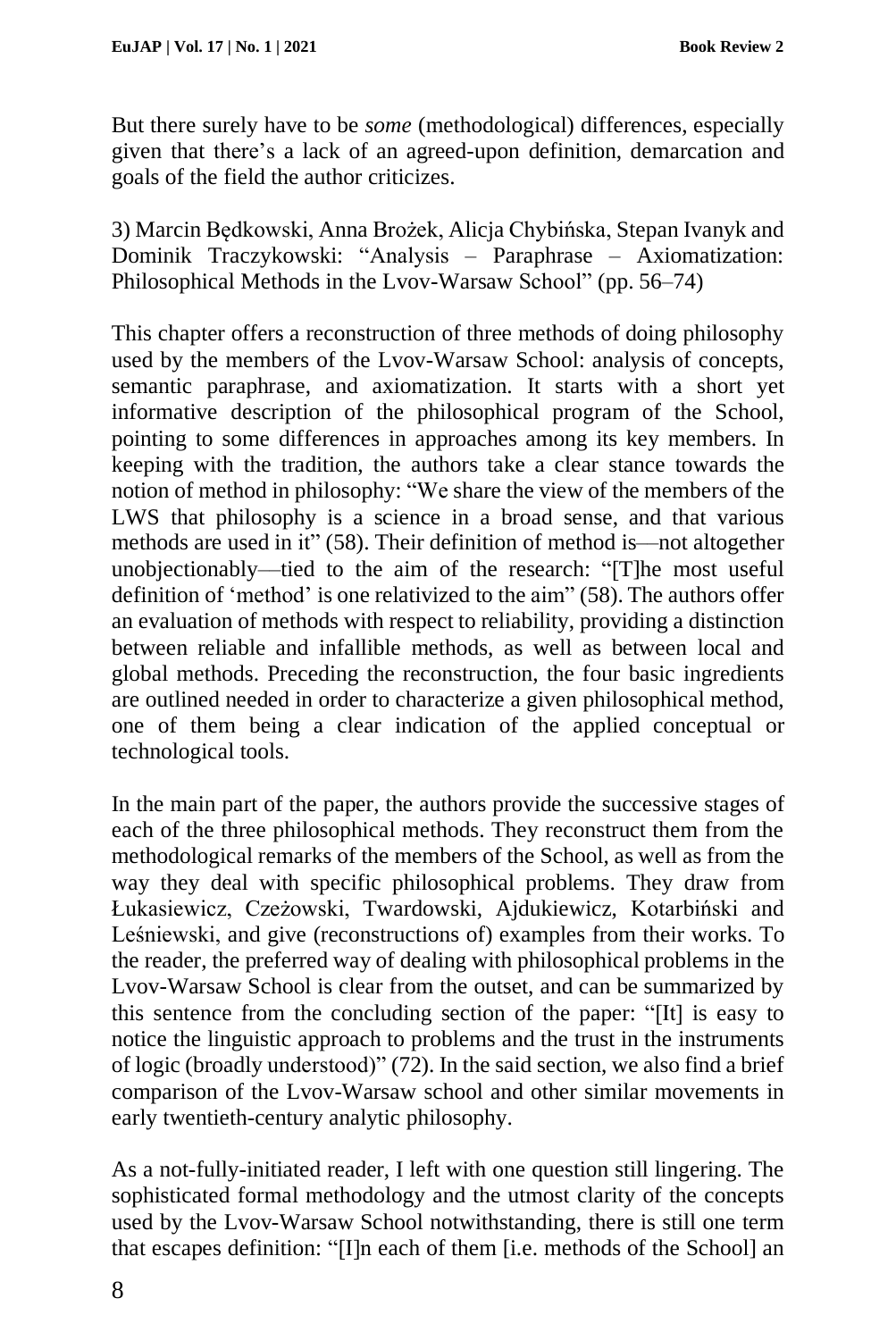important role––at some stage––is played by intuition" (71). Not that intuition cannot be defined or accepted as a kind of insight, but––in my own opinion––it may forever remain a nebulous term.

4) Friedrich Stadler: "From Methodenstreit to the 'Science Wars' – an Overview on Methodological Disputes between the Natural, Social, and Cultural Sciences" (pp. 77–100)

This chapter presents several historical variants of the dispute about the unity versus the plurality of the scientific method. The author wants to show that the same/similar debate arose many times throughout history in many different guises and under many different names, covering related problems like, for example, unity vs. plurality of sciences, adherence to vs. rejection of different "cultures" of the sciences (i.e. of humanities, social and natural sciences), identification of vs. differentiation between understanding and explaining, and opposing views on the context of discovery and the context of justification.

In the introductory part, the author provides a brief overview of the variants of the Methodenstreit, providing more than a dozen of its historical iterations. Some of them are discussed in more detail in subsequent sections of the chapter: disputes in economics between the Austrian School and the German Historical School beginning in 1883, the Methodenstreit in the historical sciences lasting from 1891 to 1899, the debate around Hempel-Oppenheim's calls for methodological unification, different views about and around the Vienna Circle, competing interpretation of Weber's stance on methodology, and, finally, the "science wars" related to the Sokal hoax. All these disputes, the author suggests, can be investigated both from meta-theoretical and contextual points of view. This is done in the present text as well: We are given a plethora of influential names and works, where the influences are in each variant of the dispute meticulously traced back. But all the different positions are also summarized and classified according to their underlying philosophical assumptions, although not all of them arose in the field of philosophy *per se*.

The author––as far as I understood––doesn't take an explicit stance towards the issues discussed in this text, but his position on the role of historical analysis––a topic widely discussed across various iterations of the debate on method––can perhaps be inferred from the following, instructive, quote: "[T]he history of the Methodenstreit facilitates a better understanding and provides good arguments for both sides, in addition to helping to prevent a mere repetition of the good old debates" (97). This chapter is characterized by an abundance of references, which I'm sure makes it hard to grasp entirely for a reader not (that) familiar with the field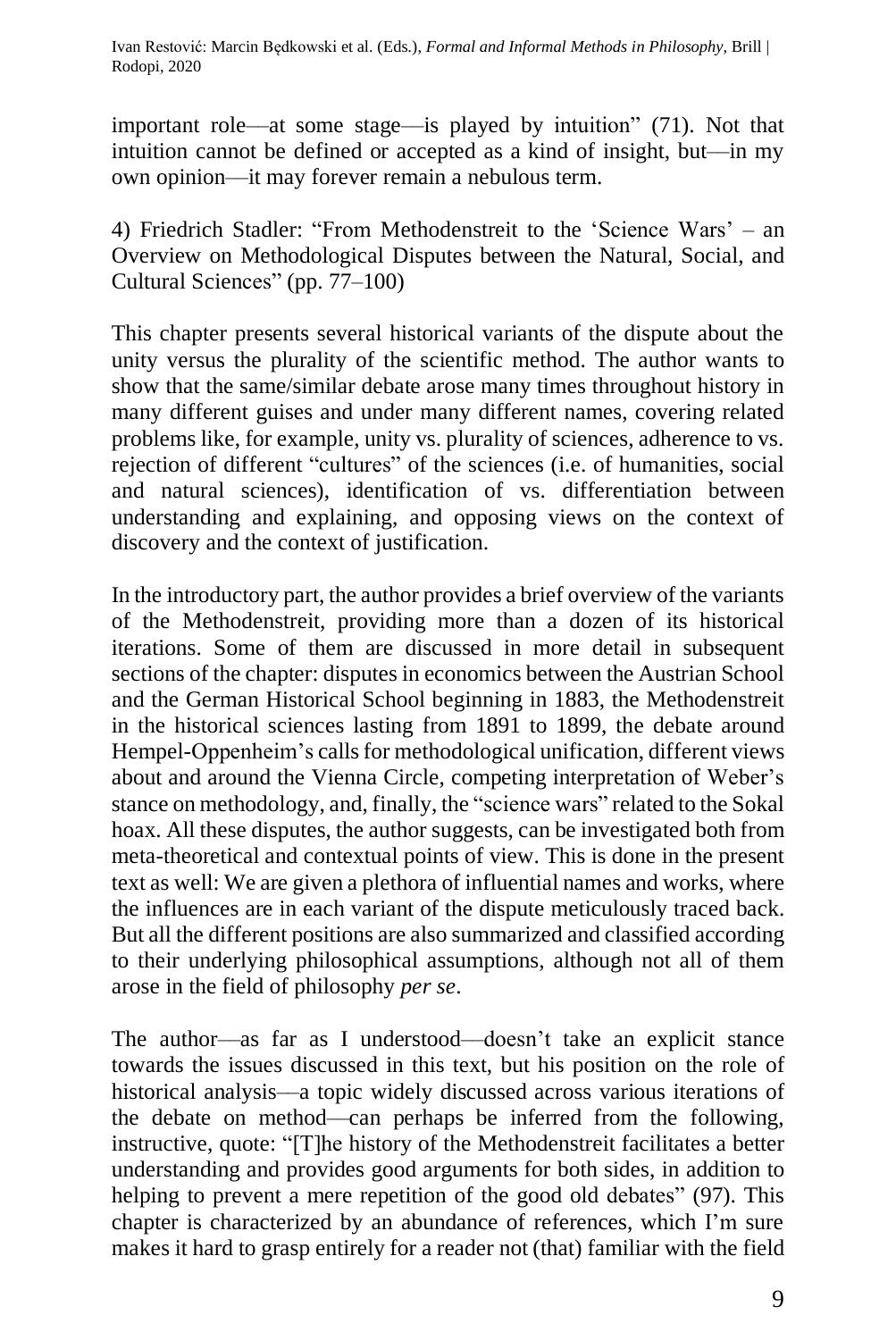of history of science and philosophy. At the same time, however, it offers such a reader a great starting point for future research in the field, at the same time preventing them from re-inventing the wheel.

5) Krzysztof Brzechczyn: "Periodization as a Disguised Conceptualization of Historical Development: A Case Study of a Theory of the Historical Process Developed in the Poznań School of Methodology" (pp. 101–125)

This chapter provides an outline of the philosophy of history of the Poznań School of Methodology, developed by Leszek Nowak and his colleagues. The text starts with an argument for distinguishing between periodization and chronology, where the former is a kind of division that should be more informed by theory. Unfortunately, as the author reports, this is rarely done by historians: they are often not explicit about their underlying theoretical assumptions when dividing time into periods. To this, discussions held in the Poznań School of Methodology are rare exceptions.

The chapter describes two distinct approaches to the philosophy of history taken by the members of the School: the adaptive interpretation of historical materialism and non-Marxian historical materialism. The adaptive interpretation, to which a substantial part of the chapter is devoted, was developed to solve the "well-known interpretive difficulties" of Marxism: It was not always clear how to interpret the cause-and-effect relationships between "global productive forces and relations of production, a social base and a legal and political superstructure, social and economic conditions and particular states of social consciousness" (103). The author provides Nowak's solution, the adaptive understanding, and describes its three varieties: "[t]he mechanism of the adaptation of systems of production to the level of productive forces", "adaptive dependency between the superstructure and the economic base" and the adaptive "dependency of social consciousness on social being" (104-5). We also find a diagrammatical representation of the structure of class formation according to Nowak, one of many such representations in this text.

Other members of the Poznań School working within the framework of the adaptive interpretation are also presented. There is description of the periodization of the pre-class epoch in the works of Burbelka, as well as of different conceptions of transitions between "formations", i.e. sub-periods, in the class epoch offered by Łastowski and Buczkowki. Following the description of the adaptive interpretation, the author presents some problems for it, including the place for, significance and status of "social momentum" (114) in relation to the economic one.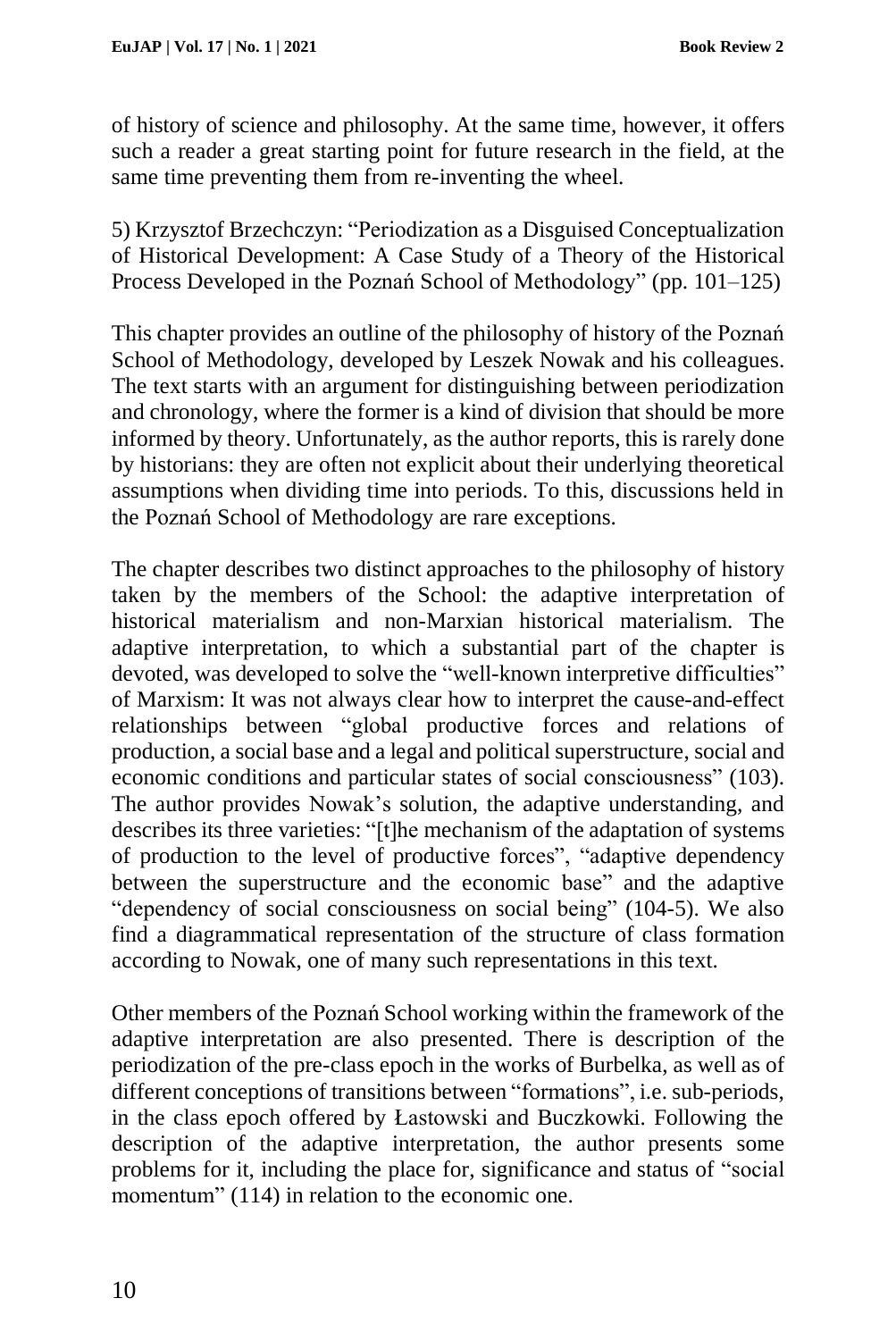This part of the text leads into the portrayal of the "non-Marxian historical materialism", developed by Nowak after the application of the adaptive interpretation to "the construction of a theory of socialism appeared to be unconvincing" (118). Here we can find a rather interesting differentiation between the means of production, coercion and indoctrination, but also the author's critiques of this variety of historical materialism. One of them is about the division of societies into oriental and occidental, which he argues "is too rough to grasp the developmental diversity of non-European societies" (119).

6) Ryszard Kleszcz: "Władysław Tatarkiewicz: Metaphilosophical Notes" (pp. 126–149)

This chapter offers a (partial) reconstruction of Tatarkiewicz's stance on philosophical method and of his metaphilosophy, the fields he is less famous for than for his work in history of philosophy, aesthetics, and art history. The reconstruction is done based on his numerous works and letters, with ample representative quotations. The paper starts with a description of Tatarkiewicz's lasting philosophical influences, including Aristotle, Twardowski and British analytic philosophy. We are then given a depiction of Tatarkiewicz's stance towards analytic philosophy––an approach he opted for, following the postulates of common sense, (conceptual) clarity and precision. The author, however, points out that there are limits set for this kind of philosophizing: "Tatarkiewicz did not overestimate the possibility of using philosophical tools in the domain of religion" (134). The author then goes on to discuss a closely related question of the role of logic in (meta)philosophy, contrasting Tatarkiewicz's position with that of Łukasiewicz. Tatarkiewicz's "affinity for analytical thought" (134) notwithstanding, he was closer to an "informal attitude" (135) about logic.

Next, we find a detailed description of the three types of knowledge/perspectives according to Tatarkiewicz: natural, scientific, and philosophical. Natural perspective can be found in every individual and it "does not require any particular education or professional preparation" (139). It gives opinions about the world as a whole. Scientific perspective is, as one can expect, more rigorous, but "does not aspire to gain knowledge about every realm of reality" (140). Both perspectives are, however, "deformed to some extent" (142), each in its own way. But when building a worldview, a choice has to be made, and "[i]f such a choice is to be made from an external, somehow neutral point of view, the role of arbitrator must be entrusted to philosophy" (143). For Tatarkiewicz, the author reports, philosophy is a science in a broad sense, a "discipline with the widest scope and one that uses the most general concepts" (143). It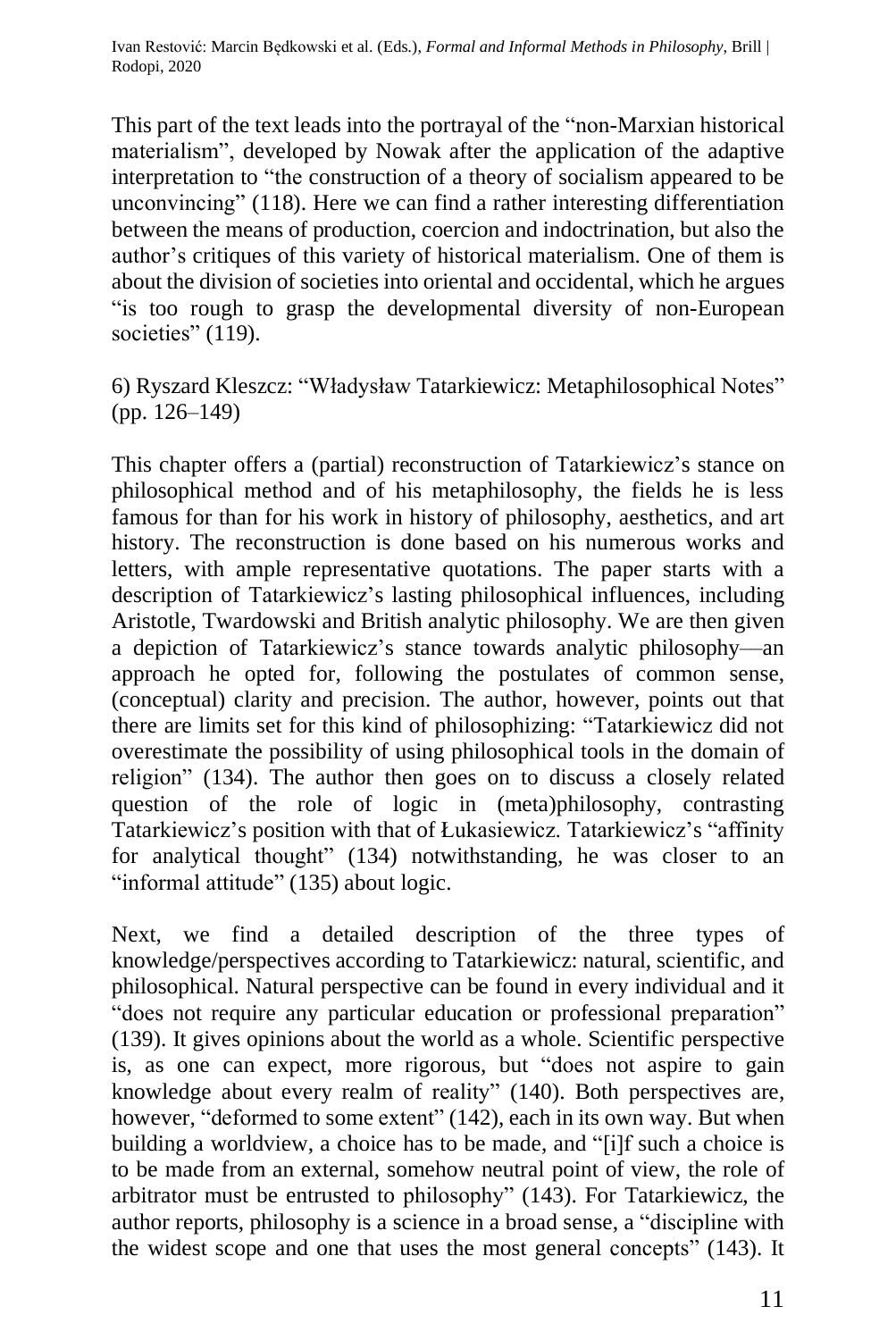applies scientific methods but goes beyond them. However, we are not given a definite answer as to what these methods are. Instead, what we find is an appreciation of different views and approaches: "[T]he object of philosophy is not constant but changes depending on the era" (145).

In the last section, the author provides a synthesis/summary of Tatarkiewicz's metaphilosophical and methodological tenets. At the very end, he states that it is "not possible to fully and systematically determine [Tatarkiewicz's] position" (146) and hence the justification for the wording of the title––metaphilosophical "notes". Given the flexibility and permissiveness of Tatarkiewicz's (meta)philosophy, I did not find that to be a disappointment. What I would personally like to have seen, however, is a more detailed comparison between philosophical and natural knowledge, especially given that (if I understood correctly) they both strive to encompass the whole of the world.

7) Tadeusz Szubka: "Casimir Lewy and the Lvov-Warsaw School" (pp. 150–160)

This chapter discusses the reasons why Kazimierz (Casimir) Lewy, a student and later a lecturer at the University of Cambridge, was "rather resistant" (150) to the philosophy of the Lvov-Warsaw School, even though he started his philosophical development in Warsaw and was moved to philosophy by Kotarbiński, a member of the School. In the first section, clearing up first an ambiguity found in the literature about whether it was a paper by or on Kotarbiński that inspired Lewy––opting for the first option––the author describes four episodes of Lewy's involvement with Polish analytic philosophy. He helped Zbigniwe Jordan publish "a general sketch of the pre-war achievements of the Lvov-Warsaw School" (153), and on three occasions he wrote critical reviews of two logic textbooks by Tarski and one by Czeżowski. Concerning the textbooks, Lewy praised the logic therein, but was highly skeptical about their philosophical assumptions.

Initially, while reading the section about these four encounters, I developed an expectation about where the chapter would go next, which ultimately turned out to be wrong. From the tone and wording of the section, I thought the author would make the claim that Lewy's encounters were partial and unrepresentative, and that he wouldn't have been as critical had he got more acquainted with the philosophy of the other members of the Lvov-Warsaw School. Instead, the chapter goes on to describe three main reasons for the critical attitude Lewy expressed towards the School. All of them are "diverging philosophical perspectives" (156). Firstly, what distinguished Lewy from the ontologically conservative Lvov-Warsaw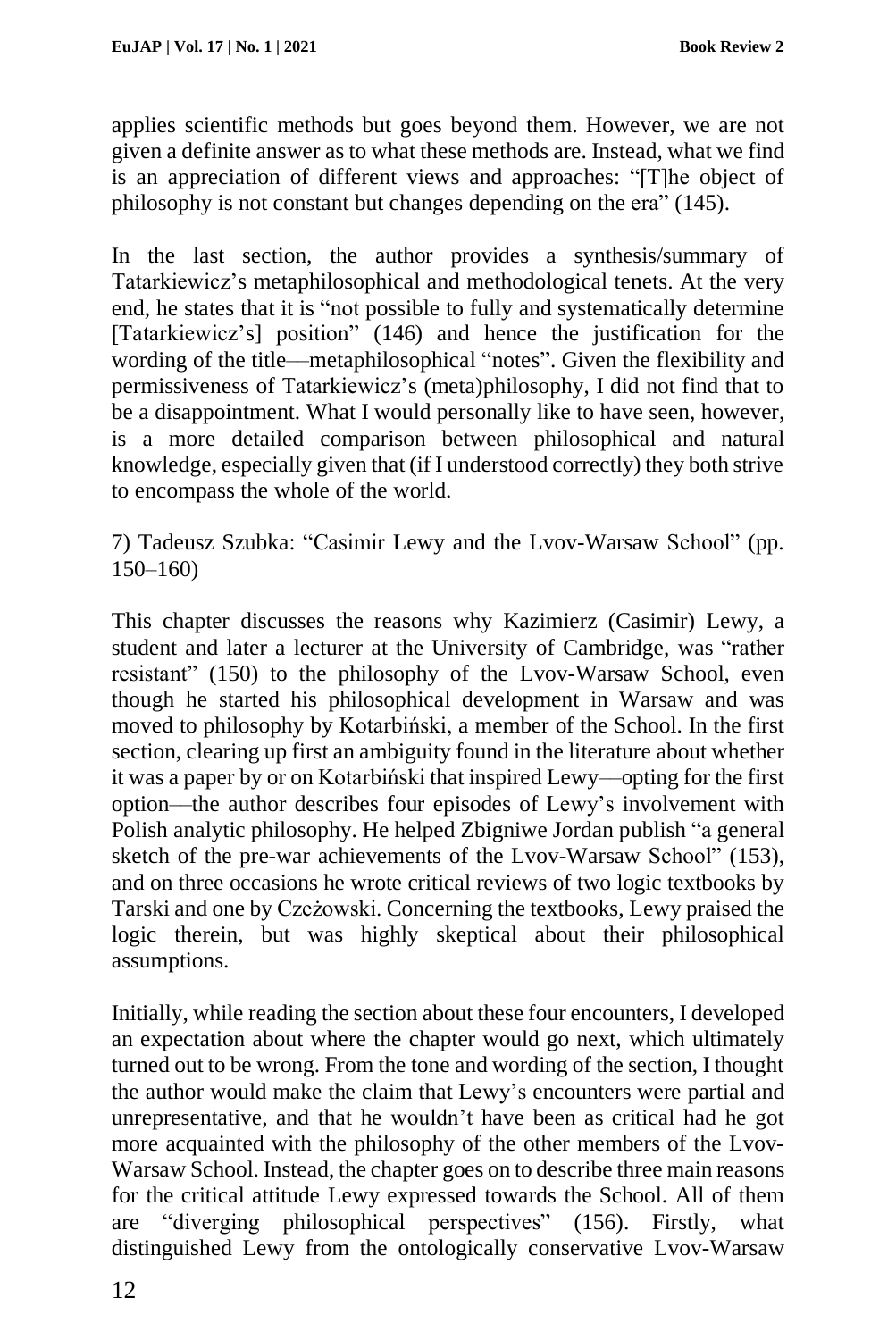School was the fact that he was "unrepentant in his affirmation of the existence of abstract objects, including concepts and propositions, and of modalities" (156). Secondly, Lewy's attitude towards logic was "more flexible" (157)—he was open to using other logics that the classical extensional logic to deal with philosophical problems. Lastly, there is "Lewy's reluctance to weaken the relationship holding between analysandum and analysans in correct analysis" (158), unlike the approach taken by Carnap, which can be said, the author tentatively suggests, to be similar to the approach taken by the Lvov-Warsaw School.

Admittedly the anti-climactic nature of the second section may have been all on me. So, the section about Lewy's encounters with the School should be read as episodes that provided him with an understanding of what the philosophy of the Lvov-Warsaw School generally was.

8) Srećko Kovač: "Remarks on the Origin and Foundations of Formalisation" (pp. 163–179)

This chapter rehabilitates and argues for a mechanistic view of formal reasoning. The text starts by describing "modern standards of the certainty and exactness of knowledge" set by the founders of modern logic, standards according to which "one cannot be fully satisfied with a given theory until it is formalised, that is, presented in a shape of a formal system" (163). Especially highlighted is Łukasiewicz's axiomatic approach (to philosophy). Following the works of Łukasiewicz and Bocheński, the author makes the case for the claim that the said standards go back to Aristotle, who not only established formal logic, but also a general theory of axiomatics (albeit, seen from the viewpoint of modern standards, with "some shortcomings in [...] presentation and wording" (165)). As the author explains, "Aristotle's approach resembled the requirements for a formal system as formulated by Frege" (166).

Next, considering, among others, Frege's, Hilbert's, Kant's and Łukasiewicz's remarks on formal systems, the author explores the relation between the "sensible giveness" (166) of concrete, written, signs used in concrete proofs and the necessary, i.e. presupposed, "abstract and 'ideal' or 'conceptual' pre-understanding of expressions" (167). Following the logical and philosophical work of Tarski, Gödel and Turing, the author establishes and defends his central claim that "[t]he concept of a formal system can be rendered precise in its 'abstract' ('absolute') sense independently of any formalism" (168) and, if envisaged as a Turing machine, can be "reduced to mechanical (and thus causal) terms and rendered objective" (169). Such a view can be attributed to Aristotle, whose understanding of syllogism, the author suggests, "was basically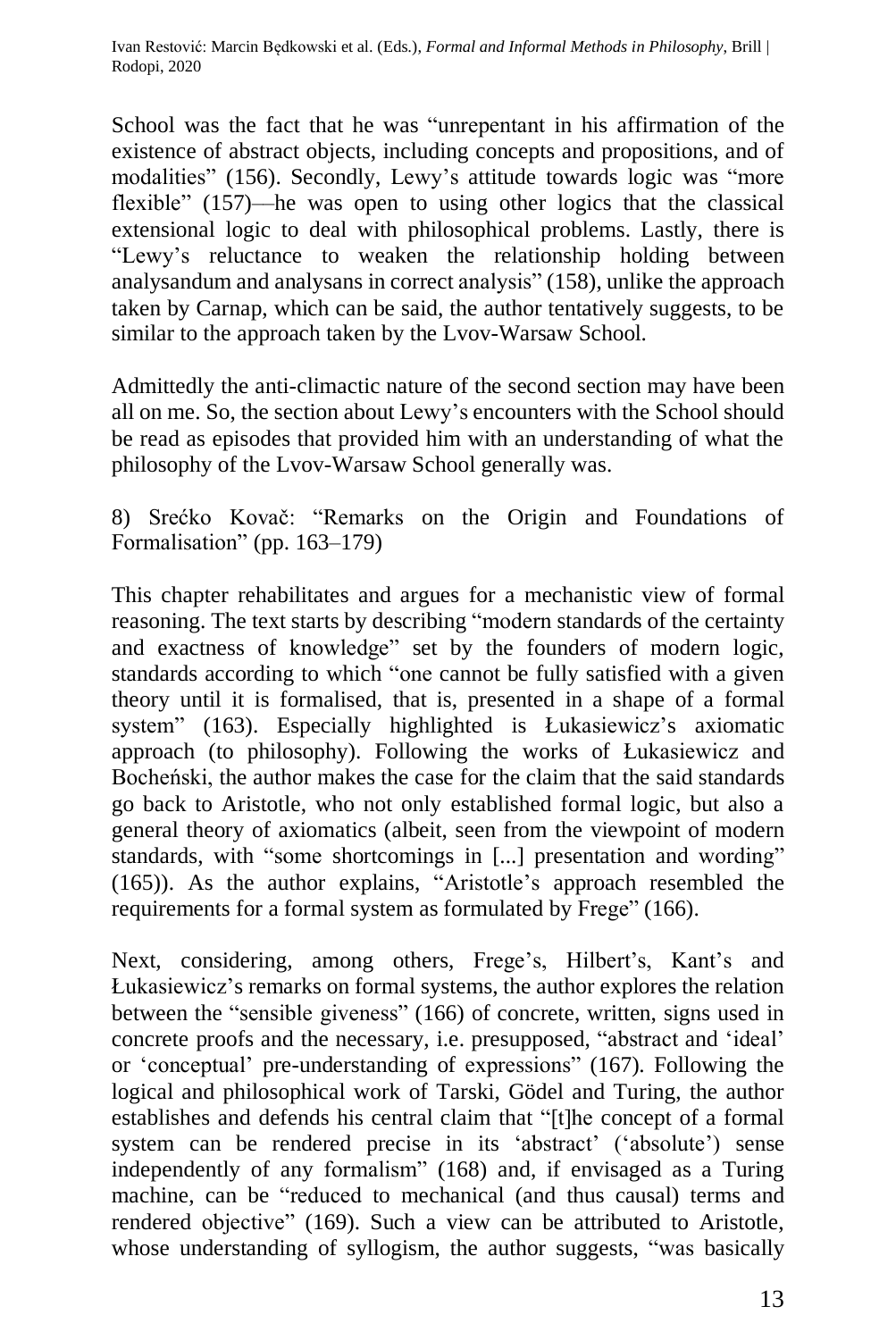dependent on causal terms (e.g., premises as causes of a syllogism)" (169). This is tied to Wittgenstein's reflection on machines, according to whom a machine or a picture of it "can be used as a symbol for a certain way of operation" and thus his "symbolic machine shares its abstractness with a Turing machine" (170). The author investigates some possible influences on Wittgenstein, among which there may be Croatian philosopher Faust Vrančić, whose book *Machinae novae* was a part of Wittgenstein's private library.

Following the conclusions drawn about formal reasoning as a mechanical (causal) procedure, the author provides a formal account of this procedure, which "should possess general features of determinacy" (171). As a starting point, he uses Minari's modal reformulation of Łukasiewicz's three-valued logic, adapting its axiomatization and adding to the language the tools of justification logic in order to allow for expressing more specified causal justifications. For the proposed axiomatic system, he proves soundness and completeness.

9) Krzysztof Wójtowicz: "The Status of Mathematical Proofs and the Enhanced Indispensability Argument" (pp. 180–194)

This chapter identifies a tension between the two ways of choosing ontological commitments regarding mathematical objects, seen from the perspective of the two versions of the indispensability argument proposed by mathematical realists. The author starts by describing and contrasting the original indispensability argument as first proposed by Quine, and the enhanced indispensability argument advocated by Baker. The former regards as indispensable only those mathematical entities that are logically necessary in scientific explanations, while the latter focuses on those mathematical entities that carry explanatory power.

The central question the chapter raises is the following: Does the explanatory power come from mathematical theorems themselves, or does it (at least partially) come from the proofs of theorems? The author sides with the latter option but notes, however, that it is then important to consider the two different visions about the nature of mathematical proofs. According to the first, "[a] mathematical proof is an intellectual activity which is not constrained by purely formal conditions", it is "an operation on concepts, and semantic aspects have a non-reducible character" (188- 9). On the second view, "[a] mathematical proof is a formal construct whose semantic aspects are insignificant—only compliance with formal rules counts" (189). Even though he recognizes that mathematics is not usually practiced in line with the second view, "[p]roofs from everyday mathematical practice […] being a mixture of natural and symbolic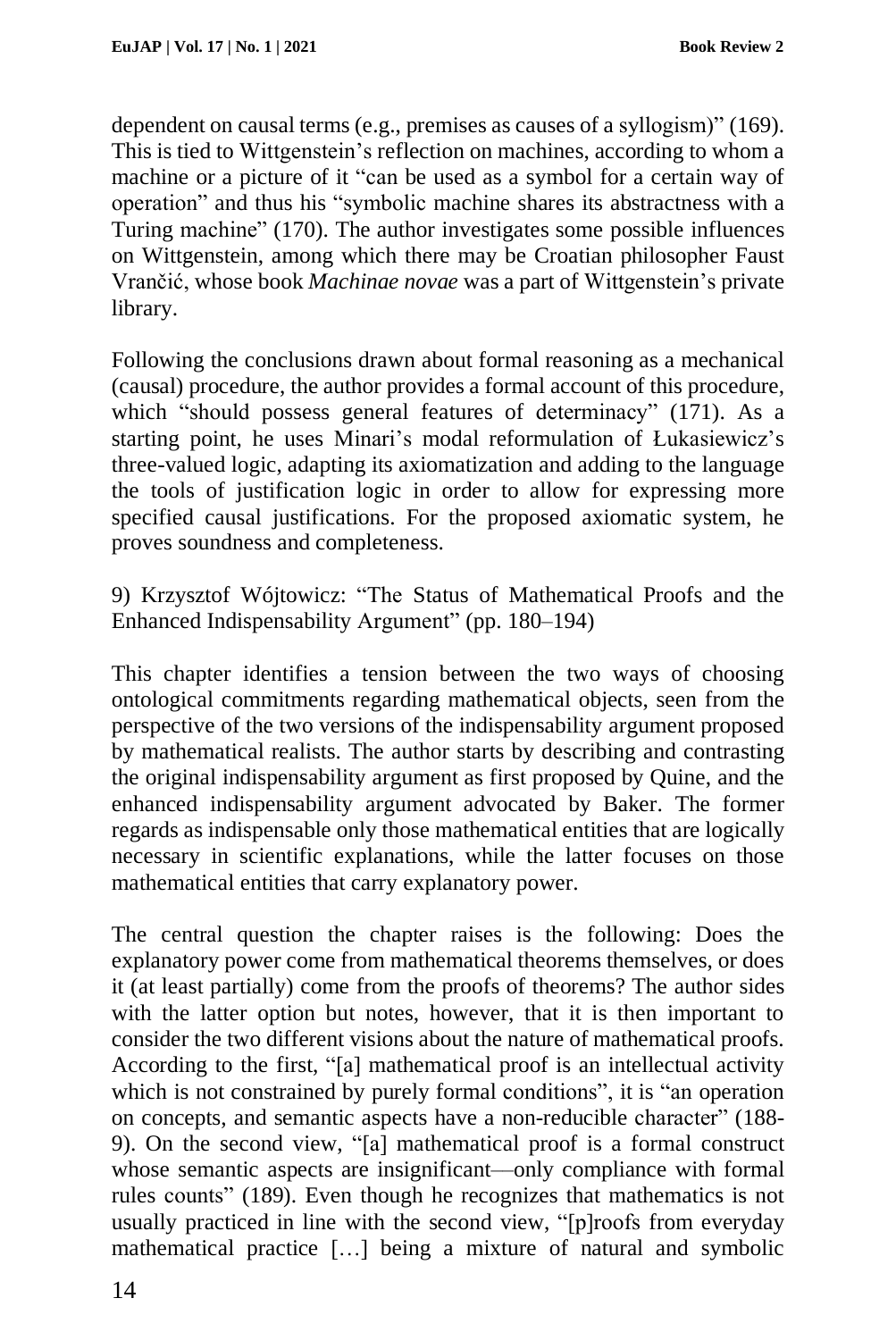languages" (188), the author notes that, from the perspective of ontological commitment, the latter view needs to be taken into account.

Here, the author suggests, the field of reverse mathematics may provide valuable insights, because it establishes the "strength of assumptions necessary to prove theorems […] [a]nd in terms of ontological commitments––it provides a tool for identifying them" (190-1). In line with the second, stricter, view of mathematical proofs, analyses in terms of reverse mathematics include translating proofs into the language of second-order arithmetic. This, however, "from the point of view of everyday mathematics is a very artificial procedure" (191) and, consequently (and importantly), is likely to have a negative impact on the "explanatory virtues" (191) of the proof. As the author warns, there may appear two versions of a proof, one using weak assumptions but lacking in explanatory power, i.e. "leaving a feeling of cognitive insufficiency" (188), and the other which explains, but uses stronger assumptions. From the perspective of ontological commitment, the author concludes, the enhanced indispensability argument faces a drawback when compared to the original indispensability argument: The use of reverse mathematics helps us to see that more explanatory power may lead to a more baroque (mathematical) ontology.

10) Kordula Świętorzecka: "A Case of Metalogical Explanation of Logical Normativity" (pp. 195–205)

This chapter proposes a view that normativity of logic can be explained in terms of metalogical properties of the inference relation. The author takes inspiration from various philosophical understandings of Kant's, Frege's and Carnap's views on normativity, warning us that they "fluctuate between contradictory interpretations" (195). For instance, there are in the literature opposing answers on whether Kant saw logic as normative. MacFarlane, Hanna and Lu-Adler claim that he did. Alternatively, Tolley "suggests a plausible interpretation of the concept of normativity according to which Kant is not a normativist at all" (196). Situations like these, the author suggests, prompt us to inquire about a precise and non-ambiguous definition of normativity of logic that is in accordance with the standards of modern logic. Her approach thus starts from the "conviction" that "if philosophical creativity is to concern matters in the close vicinity of scientific considerations, then it should consider as much as possible the subjects and the methods of the latter" (198).

The concept of normativity of logic presented in this chapter is restricted to situations where logic is applied to "somehow distinguished non-logical reasonings" (198). These are not reasonings that have nothing to do with logic, they are non-logical only because they are not put forward in a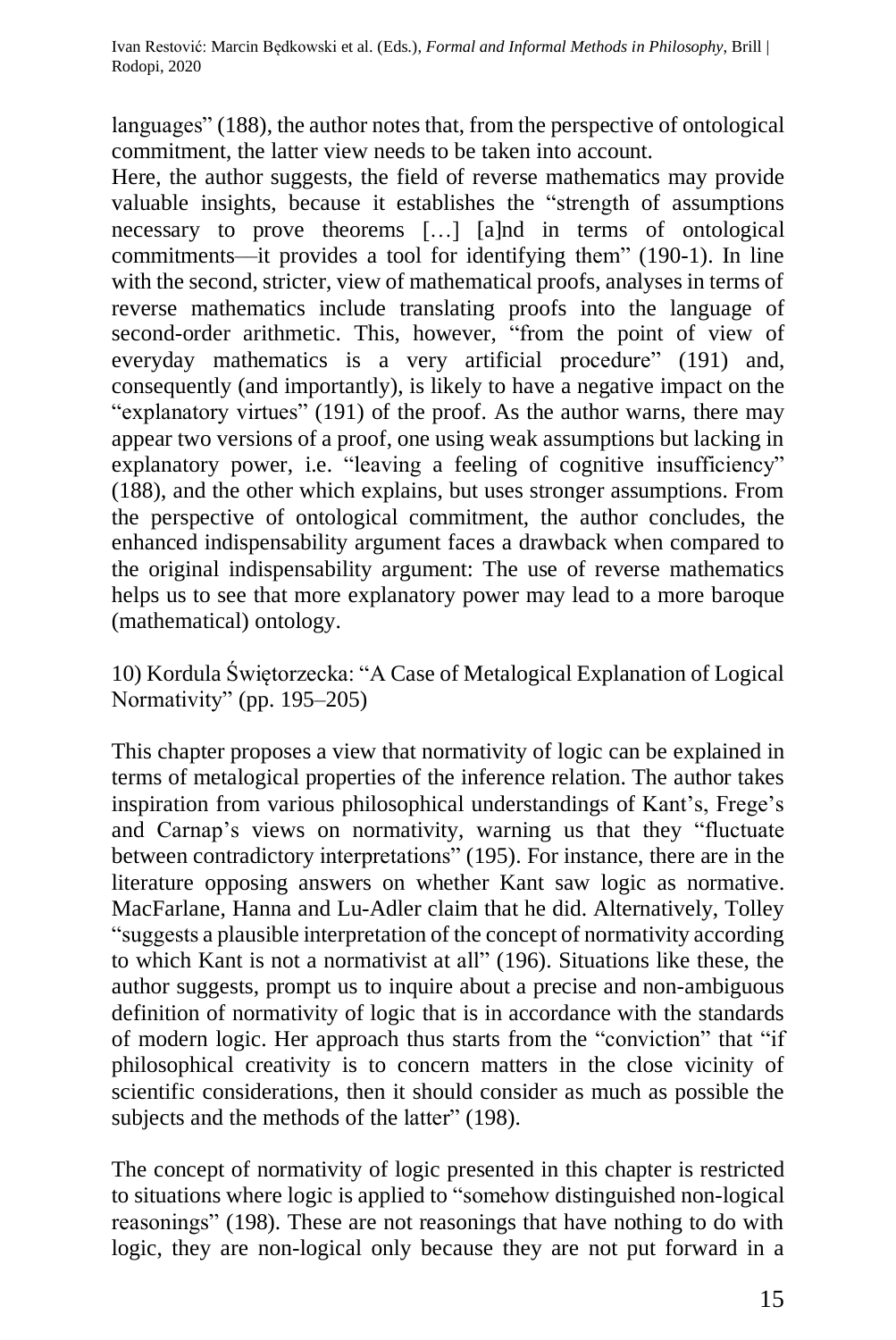language of symbolic logic. A further restriction is that the given approach, for the sake of simplicity, considers only non-logical reasonings expressed in a language which is "morphologically similar" (198) to that of propositional logics. To build her case, the author provides preliminary notionsfrom the contemporary methodology of deductive systems. Among other things, she offers precise definitions of structural consequence operation, valid inference, logic, and well-defined logic. She then presents a morphologically similar language to express simple reasonings, as well as a way to formalize it in the language of propositional logic. It is in this sense, the author suggests, that we can understand normativity: "To phrase the description of […] reasonings in normative terms, we can say that they respect norms of a given logic, or that the logic is normative with respect to them" (202). On this approach, "the question of the normativity of any reasoning is reduced to the problem of the existence of a formalization that translates a reasoning into a generally verifiable inference" (202).

The author recognizes some pragmatic limitations of the proposed view, the most serious probably being that simple reasonings are in her approach expressed in a language designed to be similar to that of propositional logic. This is, however, not the language used in philosophical reasoning, the formalization of which may prove significantly more difficult. She leaves this concern for another occasion, but notes that rephrasing philosophical talk to fit the language of logic may also be considered a normative task. It remains to be seen if less formalistically-minded philosophers will find this approach to normativity understandable and/or convincing.

11) Sébastien Richard: "Leśniewski's Intuitive Formalism" (pp. 206–228)

This chapter describes the philosophical position of Stanisław Leśniewski, which Tarski calls "intuitionistic formalism". As Leśniewski never fully explained how this position was to be understood, the author sets out to explain/reconstruct what it is and how Leśniewski applied it in his work. The text starts with an explanation of the name of the Polish logician's philosophical stance: his view of formalism and of intuition.

The author claims there are two parts to Leśniewski's philosophy: critical and constructive. The first "concerns some formal systems built by other logicians" (207), where these systems are criticized on account of their meaning. In the construction of a formal system, we should at every point know what its constituting expressions are about: "The formalism […] comes after the intuition in order 'to encode and communicate' it in a more precise way" (208). This is in opposition to Hilbertian formalist stance in philosophy of mathematics, where statements and symbols have meaning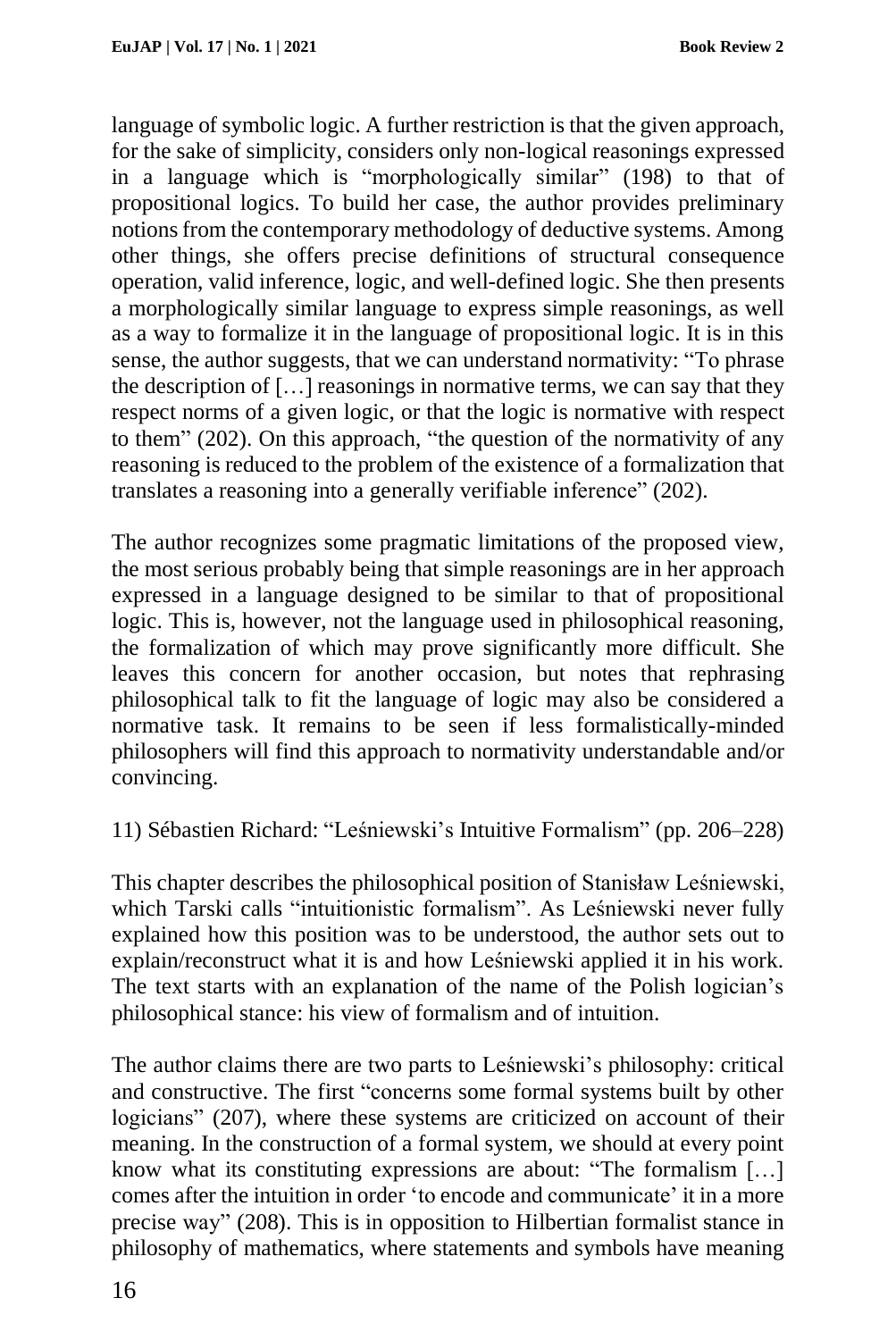only relative to the role they play in a theory, although Leśniewski, like Hilbert, takes an axiomatic approach. Intuitionistic formalism also cannot be subsumed under Brouwerian intuitionism since, as the author notes, Leśniewski accepts the principle of excluded middle. Recognizing there is a tension between intuitionism and formalism, the author opts for another name given to Leśniewski's philosophy—"intuitive formalism".

These considerations are followed by a reconstruction of the meaning of the term "intuition", which for the Polish logician is both about the language and the world, concerning "how to speak about the way the world is" (211). In the description of the critical part of Leśniewski's philosophy, we are also given some concrete examples––his position on Russell and Whitehead's Principia: the critique of their use and explanation of the assertion-sign and the critique of their equivocation of the two readings of the negation-sign.

Regarding the constructive part of intuitive formalism, the author describes how this philosophy is used by Leśniewski in construction of his three formal systems: Protothetic, Ontology and Mereology, the motivation for which is to find a more "intuitive" solution for the Russellian paradox of classes which was, as the author states on multiple occasions, discovered independently also by Leśniewski himself. The text concludes with a clear description of Mereology, the system based on Protothetic and Ontology, where its philosophical assumptions are made explicit and distinguished from those of other systems proposed to solve the antimony of classes.

Having read this chapter, I can indeed say that Leśniewski's solution to me seems to be superior to Russell's––a case in point being the identification of "every unary collective class with its unique element" (225)––and I would recommend this text to anyone who decides to grapple with (the solution to) "Russell's" paradox.

12) Zuzana Rybaříková: "The Case of Logic: Łukasiewicz-Prior's Discussion on Logic" (pp. 229–238)

This chapter concerns the philosophical differences between Łukasiewicz and Prior that lead them to use opposing systems of logic when approaching philosophical problems. Even though the title announces that what will be addressed is the "discussion" between these two logicians, the reader should rather expect a *contrast* between their views, featuring a lot more of Prior's comments on Łukasiewicz's work than *vice versa*. However, this "asymmetry of discussion" may well be the result of historical facts rather than a flaw of the chapter: Łukasiewicz may just have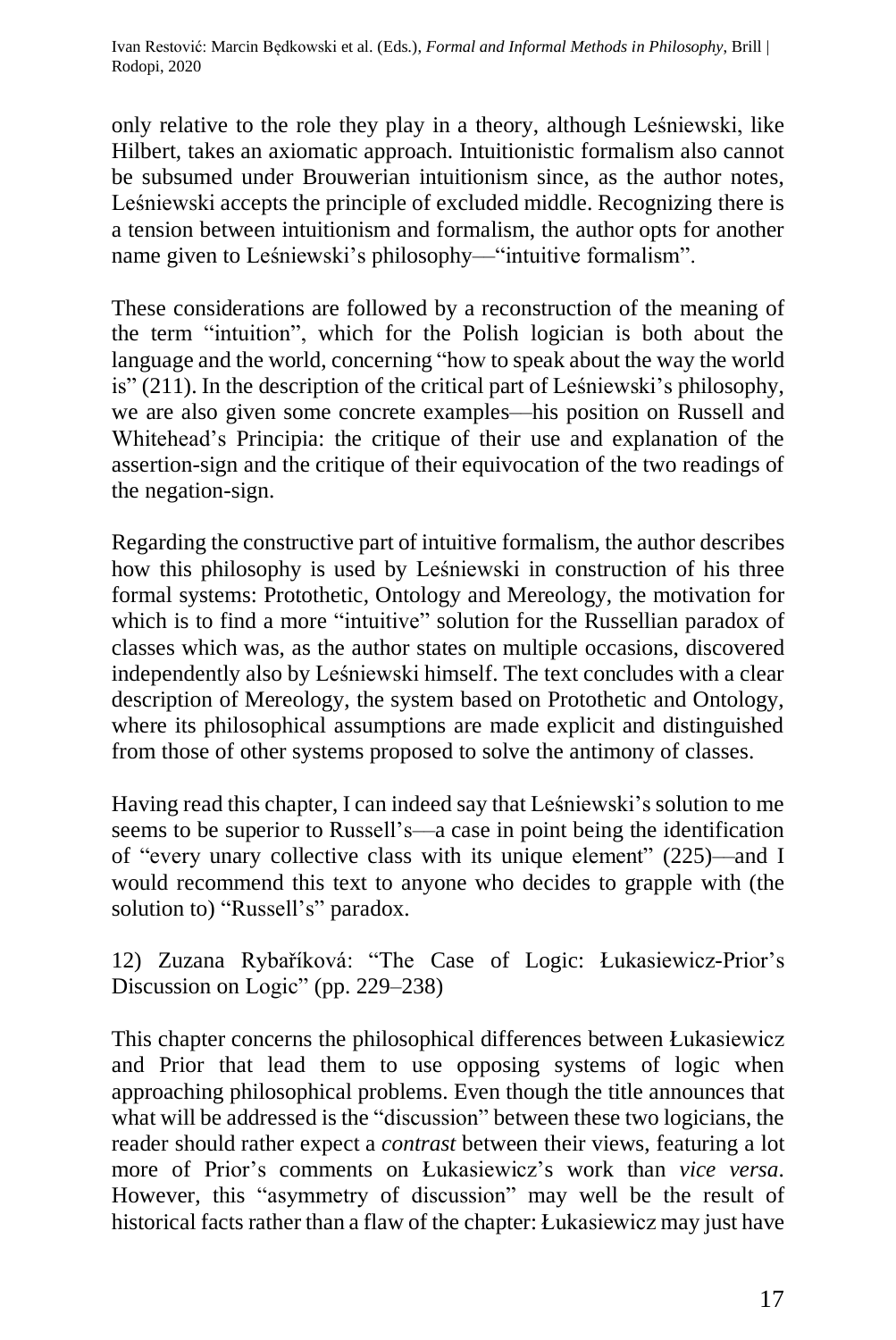not engaged that deeply with Prior's work, but the text, especially given its, in my opinion, misleading title, leaves this mystery unresolved.

The opening section outlines and explains the possible origins of some similarities between the views of the two logicians (and philosophers). The two remaining sections are dedicated to the logic/philosophy of Łukasiewicz and Prior, respectively. Concerning the former, we find a description of his view of the philosophical method, which he considered to be wanting in comparison to the precise methods of natural sciences, leading him to an analysis of philosophical problems by means of (developing) mathematical logic. The author discusses the philosophical topics considered by Łukasiewicz, most notably his analysis and rejection of determinism and his view of causality, influenced particularly by Łukasiewicz's "passion for human freedom" (231, n. 1), which ultimately led him to reject "the meta-logical law of bivalence" (233). We also find an informative description of different many-valued logics developed by Łukasiewicz, but also remarks on his anti-psychologist stance, his preference towards extensional logic and his possible Platonism.

Regarding Prior, the author provides an outline of his philosophical development, followed by a depiction of the influence the Polish logician had on him. We find out that Prior at first adopted Łukasiewicz's system of logic, but later "discovered several controversial aspects" (235) therein. Prior criticized Łukasiewicz's systems on account of, among other things, allowing the law of contradiction and the law of excluded middle not to hold universally, and not being genuinely indeterministic. Prior also, unlike his Polish fellow logician, preferred intensional logic and was a nominalist. In the concluding paragraph, the author states that "[i]t was primarily the philosophical convictions of both authors that gave rise to the differences in their views on logic" (236), ending the text with a thoughtprovoking question: [D]oes it still mean that mathematical logic is a precise tool in philosophy, if the choice of the system of logic is affected by the philosophical preferences of each philosopher?" (237).

13) Aleksandra Horecka: "The Semiotic Method in Art Theory and Aesthetics in the Lvov-Warsaw School" (pp. 241–256)

This chapter is about the various semiotic theories developed by the members of the Lvov-Warsaw School and the proposed applications of these theories to analysis and classification of works of art. It focuses mostly on Wallis's account, but considers in detail also the views of Twardowski, Pelc, Blaustein, Witwicki and Tatarkiewicz. The text starts with the necessary philosophical preliminaries for the application of semiotics to aesthetics and to the theory of art, where the latter is not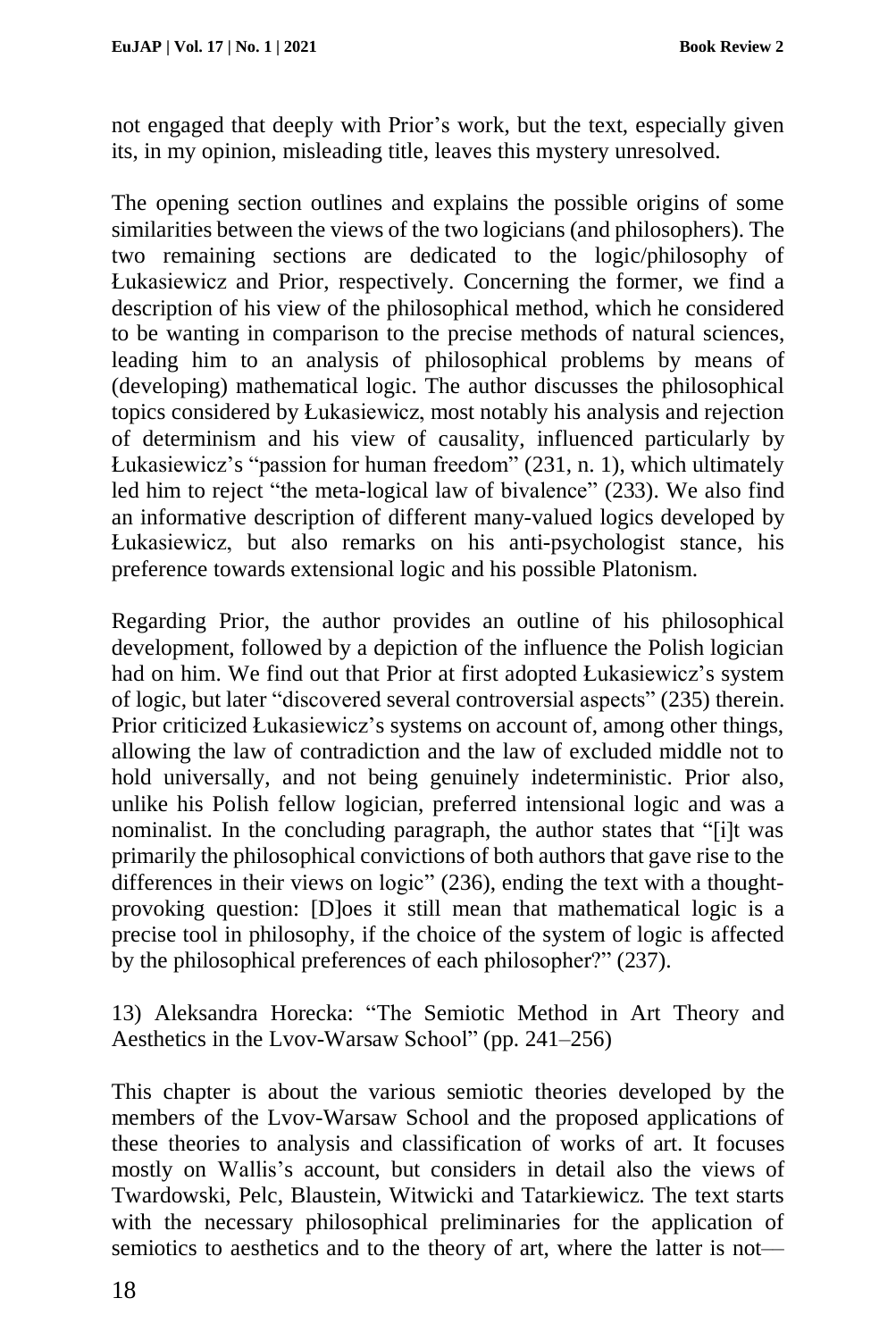unlike the other two––considered a "philosophical field" (242). (In other parts of the text, however, aesthetics and theory of art are not further distinguished and are considered together.)

In order to successfully undertake this application, the author states, the objects of aesthetics/theory of art have to be understood as/in terms of signs. She describes the two different approaches regarding the ontology of signs: the monocategorical vs. the polycategorical view, suggesting that art is better analyzed in terms of the latter, according to which there are different kinds of signs, and which most members of the Lvov-Warsaw School themselves ascribed to. She then goes on to consider and compare competing definitions and classifications of signs proposed by the members of the School. Special attention is given to the explanation of and the interplay between the three domains of semiotics: semantics, pragmatics and syntax, particularly to different accounts of the latter domain, about which the author says: "In the case of applying the semiotic method to the theory of art, it becomes necessary to develop a specific theory of the structure of semiotic objects and the theory of the combination of multiple parts into a unified harmonious whole" (246).

The part of the chapter concerning the theory of art and aesthetics provides some definitions of (form and content of) a work of art given by the members of the Lvov-Warsaw School, as well as their different accounts on whether there can be a (part of a) work of art that is not a sign. This text, however, is not only theoretical: The author provides photographs in color of Romanesque columns located in the Cistercian monastery in Wąchock in Poland, which she analyzes according to some elements of Wallis's semiotic syntax. We find out, among other things, why demons are located at the bottom, and flower at the top. A strong conceptual apparatus proposed in the first part of the chapter enables us also to make sense of the claim that "[b]ecause the column as a whole is part of the house of God, it must be entirely good" (249).

14) Marcin Będkowski: "From Concepts and Contents to Connotations: Łukasiewicz's Theory of Conceptual Analysis and Its Further Evolution" (pp. 257–277)

This chapter offers a reconstruction of Łukasiewicz's theory of conceptual analysis, i.e. of the methodological remarks present in his philosophy. These remarks were put forward mostly as preliminaries to his analysis of the concept of cause, but, as the author suggests, some scholars consider them "even more valuable than the solution of the main issue" (259). However, the author stresses the fact that "Łukasiewicz's conception has unfortunately not provoked many comments or studies" (257). Wanting to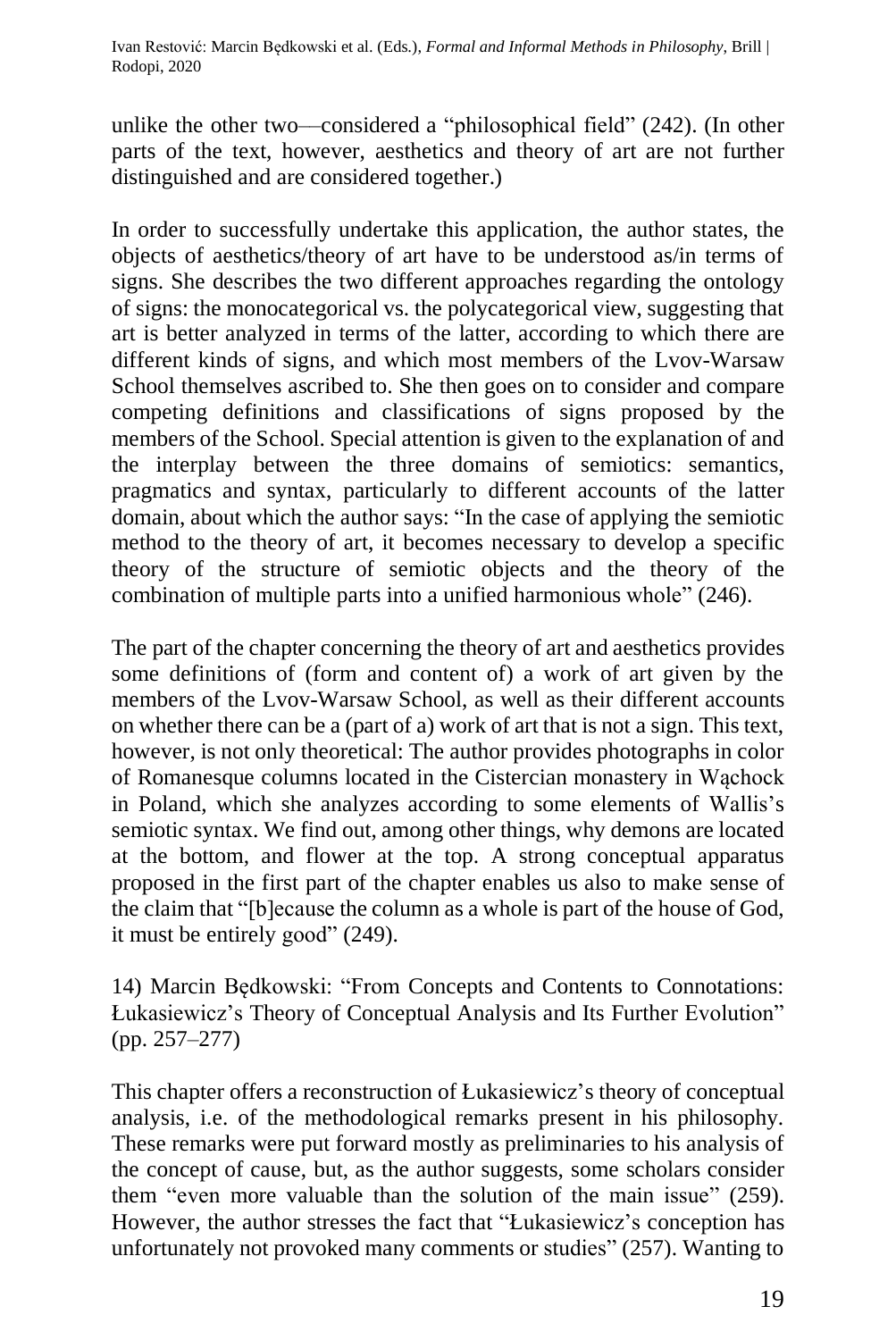ameliorate this situation, this chapter describes Łukasiewicz's understanding of concepts, his view of conceptual and logical analyses (with an emphasis on the use of inductive and deductive method), as well as, importantly, his underlying philosophical assumptions––all of which are guided by "the ideal of accuracy offered by the deductive sciences" (258). But it does not stop there.

Having provided a recapitulation of Łukasiewicz's methodological tenets, the author recognizes some "minor deficiencies", but also some "more serious errors" (265) therein. Among the former is a lack of explanation of the difference between a concept and objects that fall under it; among the latter is simultaneous acceptance of conceptual realism and the claim that concepts are constructed. The author admits he would not set out to give the problems "the attention they undoubtedly deserve" (266). He does, however, offer an amendment to Łukasiewicz's philosophy which makes clearer the relations between concepts, names of concepts, meaning of names, designata of names and connotations of names.

The chapter also provides the views on conceptual analysis of some other members of the Lvov-Warsaw School, considering the influences by and on Łukasiewicz. For instance, we find out that it was probably Łukasiewicz who made Twardowski, the founder of the School, change his position from psychologism to moderate antipsychologism. We also find an interesting analysis of Łukasiewicz's and the Committee's opinions on his habilitation dissertation, with which he was ultimately not satisfied with, and which the Committee accepted not on account of the positions expressed, but on account of analytic rigor and clarity. Following is a description of the School member's diverging (but also fluctuating) positions on the relations between meaning, content, connotation and concept, on which there are two opposing tendencies: to identify––as Łukasiewicz does––or to differentiate––as done by, among others, Ajdukiewicz and Kotarbiński. The text ends with a (invitation to a further) comparison between Łukasiewicz and Moore, who "can be regarded as the pioneers of the 20th century philosophical analysis" (274), but among which the former is undeservingly less popular.

15) Alicja Chybińska: "Kotarbiński's Methodological Reism: Framework and Inspirations" (pp. 278–296)

This chapter offers a reconstruction of an unrecognized aspect of Kotarbiński's reism. As the author reports, it is widely assumed that the position of this Polish philosopher had two aspects: the ontological and the semantic reism. However, she shows that this can be called into question, also recognizing a place for Kotarbiński's reism regarding methodology.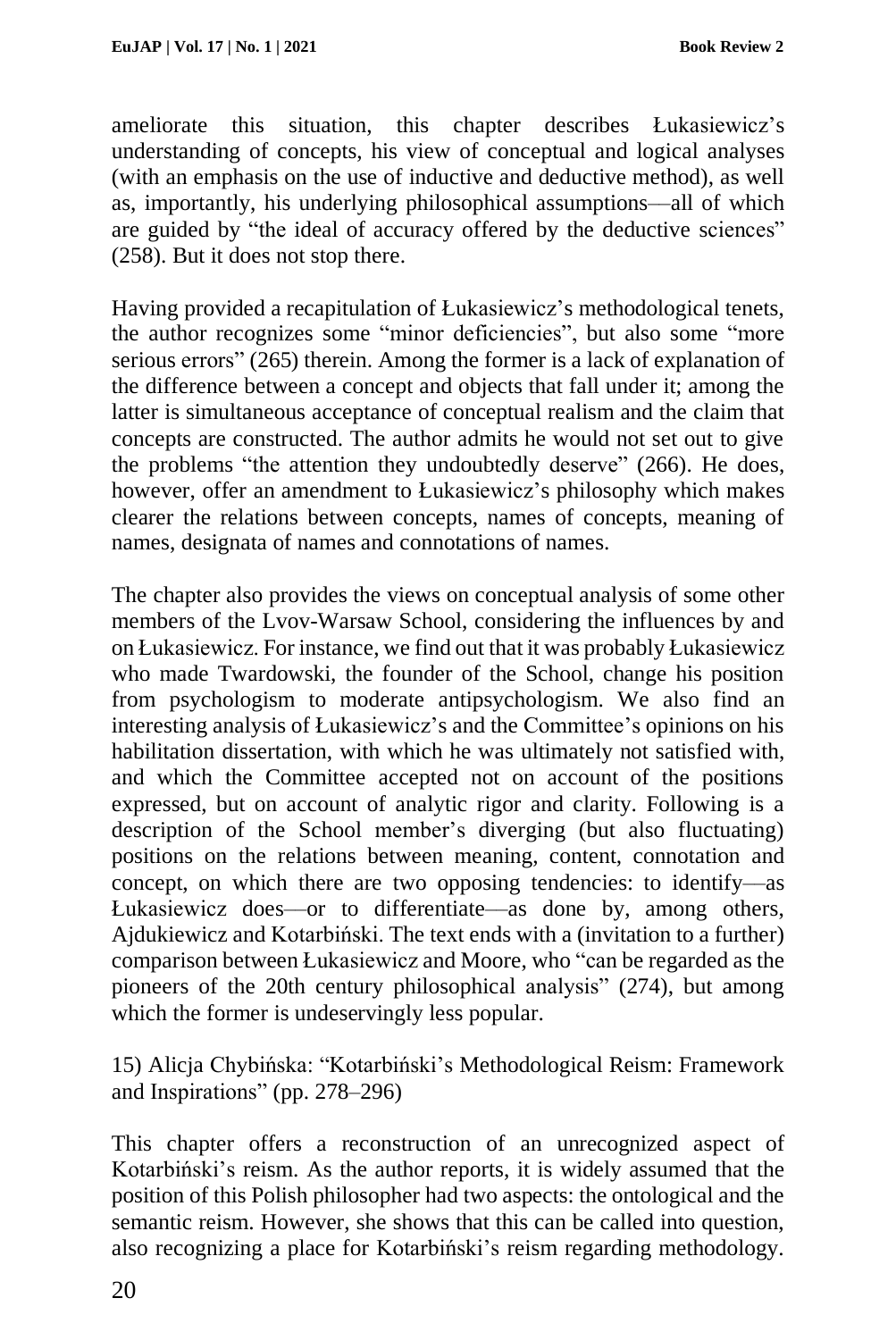Along with the said reconstruction, this chapter gives an analysis of the influence of Twardowski, the founder of the Lvov-Warsaw School, on the philosophy of Kotarbiński, his student and thesis supervisor.

Regarding methodological reism, the author starts her argument by distinguishing between the "ontological thesis" and the "semantical thesis" (279) of reism. According to the former, the only objects that exist are concrete objects. According to the latter, every meaningful sentence contains only names of concrete objects or names that can be paraphrased in terms of such names. Unlike Kotarbiński, the author claims that these theses are independent. Tied to, but different from, the thesis about semantics is that about the method according to which one is to formulate their philosophical language and thought. The "semantical thesis" of reism is about clarity of expression and, as the author aptly recognizes, "clarity is a methodological concept characteristic of normative methodology" (282). She formulates four theses expressing different relations between clarity and lack of "apparent names", i.e. names that do not refer to concrete entities, identifying among them the position held by Kotarbiński. In connection to these theses, she also proposes three postulates of methodological reism, from the weakest to the strongest.

The part of the chapter concerning influence offers ample representative quotations from Kotarbiński and Twardowski in order to prove the (dis)similarities between the positions of the two, as well as to trace the effect the latter had on the former. The author distinguishes between "positive" and "negative" influence Twardowski had on Kotarbiński. Positive influence, i.e. the positions Kotarbiński accepted from his teacher, concern, for example, the view on the connectedness between "the vices of speaking and the vices of thinking" and "respecting the principle of clarity and embodying it both in teaching and in scientific work" (290). What Kotarbiński didn't accept are his teacher's pluralistic ontological commitments, which are described in detail. However, the author makes the claim that Kotarbiński's reism, "an original Polish conception" (294), would probably have not existed had there not been for the differences between him and Twardowski: Having faced his teacher's position, particularly expressed in his dissertation, Kotarbiński was inspired to develop his own philosophy. On the other hand, it was the fact that Twardowski "neither promoted his ideas over others' nor forced his own philosophical solutions on his students" (293) that gave rise to an atmosphere in which Kotarbiński could develop his standpoint.

16) Anna Brożek: "Interdisciplinarity: Analysis of the Concept and Some Examplifications in the Lvov-Warsaw School" (pp. 297–313)